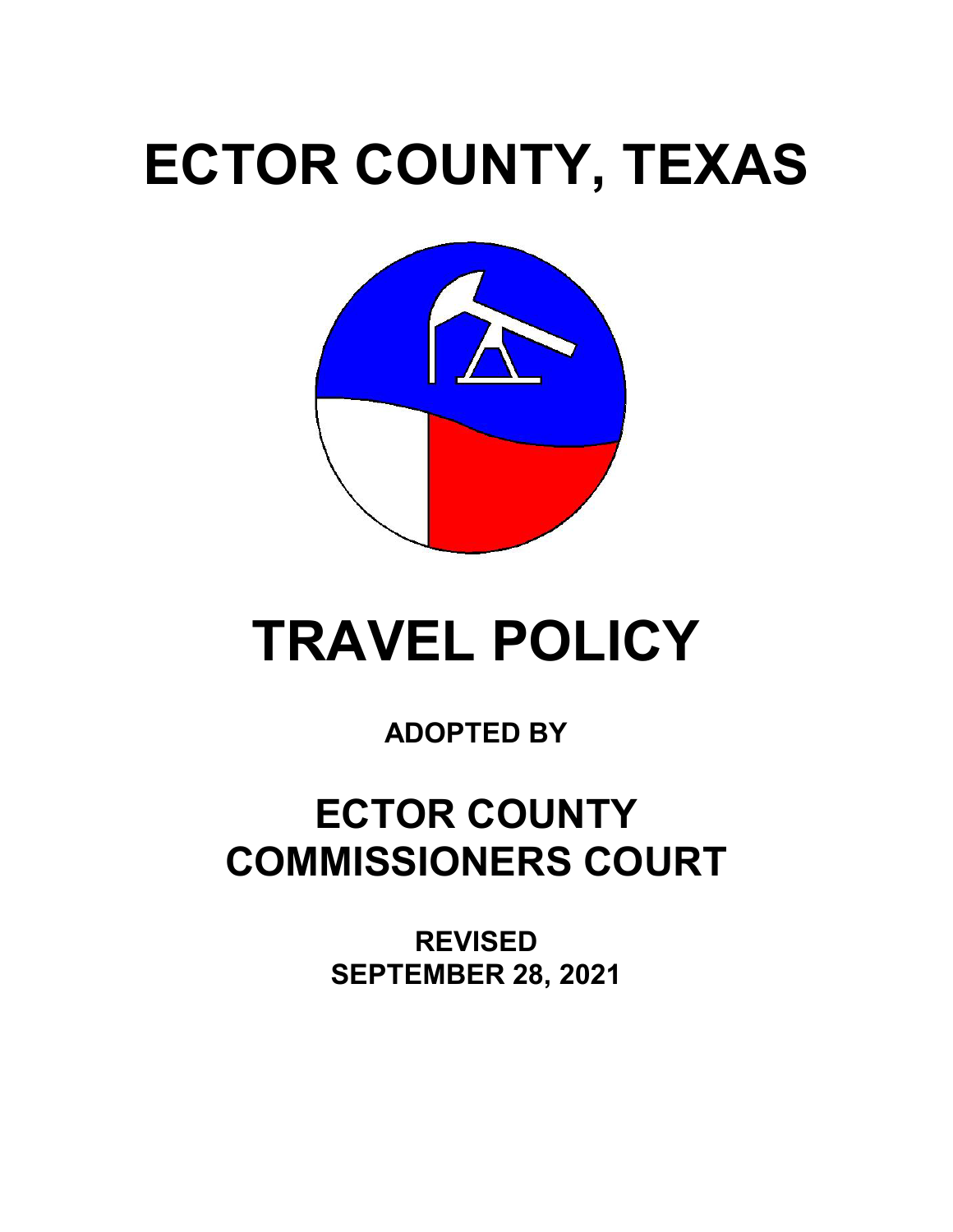#### **ECTOR COUNTY TRAVEL POLICY**

The following policy is revised by the Ector County Commissioners' Court on this the 28th day of September, 2021 and takes the place of any previous County travel policy adopted by the previous Ector County Commissioners' Courts.

#### **GENERAL DEFINITIONS**

- 1. Educational/Administrative Travel means a travel reimbursement paid to County employees who travel out-of-County for official educational seminars, conferences, and meetings. Travel expense forms must be submitted to claim reimbursement for educational/administrative travel. Items included on travel expense forms include meals, lodging, airline fares, use of personal auto, public transportation, conference registration fees, and other allowable costs incurred.
- 2. Law Enforcement Travel means travel by County law enforcement and correction departments. These travel expenses are associated directly to the transporting of prisoners or probationers, investigations, etc. Receipts are required for prisoners' meals and expenses.
- 3. Actual Expense means the actual cost of any allowable travel expense supported by proper receipts or statements.
- 4. Per Diem Allowance means a fixed daily rate paid in lieu of actual expenses for meals.
- 5. Day trip means a work-related trip whereby the employee does not sleep or rest a sufficient amount of time before returning home.
- 6. Authorized Signature means the signature of a Department Head, Elected Official, or employee authorized to approve claims for a County official whose authorization is on file with the County Auditor.
- 7. Official County Business means business in which County employees participate which is recognized by the Ector County Commissioners' Court as being official business of the County.
- 8. Traveling County Employee means the County official, department head or employee traveling on official County business who incurs expenses.
- 9. Auditor means the Ector County Auditor and his designated staff.
- 10. County Official or County Employee means any Ector County employee who is authorized to travel on official County business.
- 11. Travel Expense Form means the expense forms used to report all actual or estimated travel expense for official County business to be submitted to the County Auditor.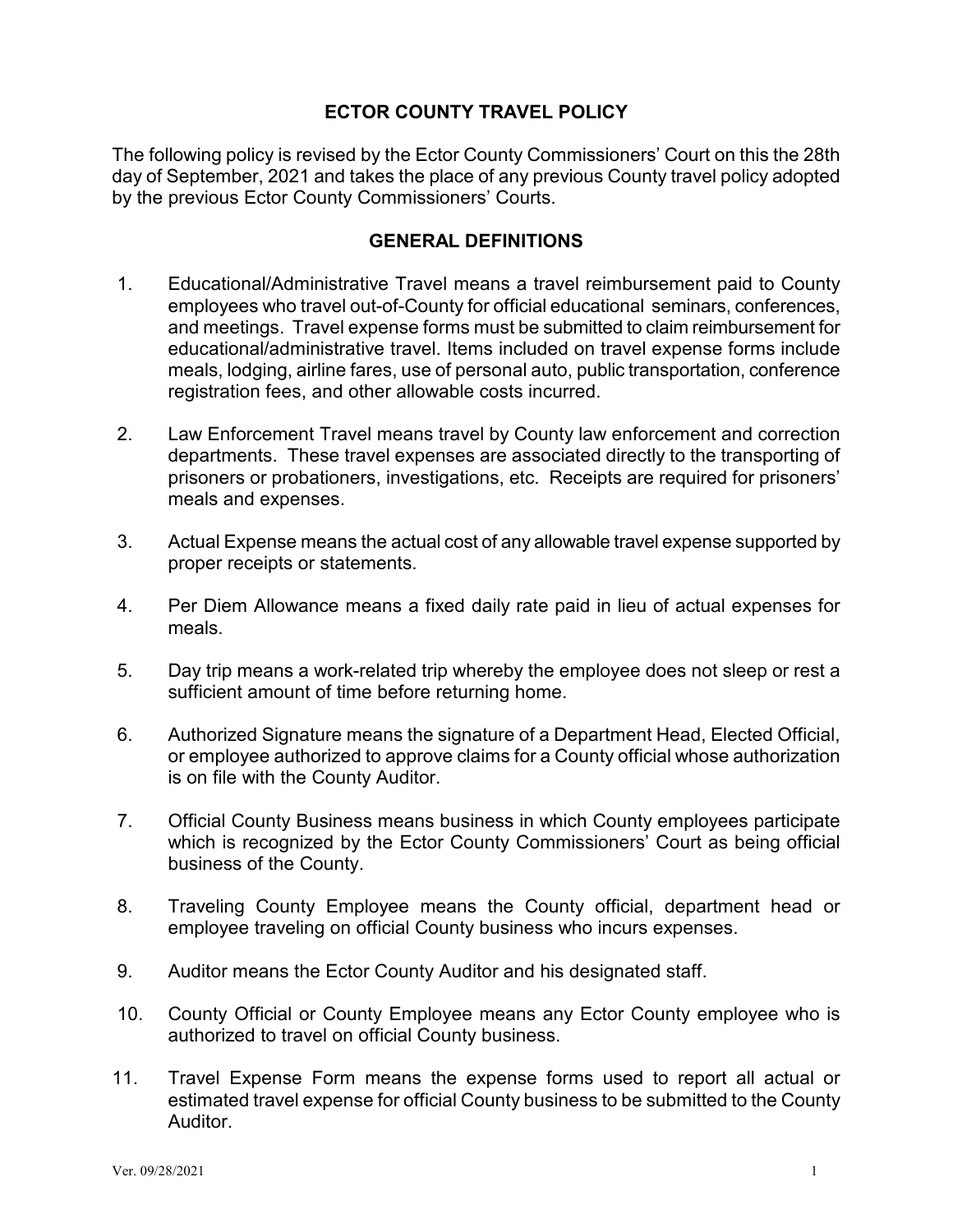12. Normal Service Area or Home County means "Ector County" for most employees under this policy. However, the normal service area for individuals whose assigned work area is outside of Ector County, will be the County or counties in which that individual is assigned to work on a routine daily basis, regardless of their residence.

The intent of this policy is that when an employee is assigned to work in an area which is not his/her normal and daily assigned work area, then expenses for meals, lodging, etc. could be allowed, but is not intended to allow for commuting expenses.

#### **TRAVEL EXPENSE FORMS**

There are three (3) Travel Expense Forms used by Ector County to report travel expenses for official County business.

**Travel Expense Form No. 1** must be completed for **ALL** requests for reimbursement for official County business travel. Expense from all other travel expense forms must be brought forward to this form. If a travel advance is made, this form **MUST** be filed in order to relieve the employee from liability to the County for travel advances received. This form is due to the County Auditor within ten (10) days after returning to Ector County.

**Travel Expense Form No. 2** must be completed for **ALL** requests for reimbursement for transporting prisoners and is of primary concern to the Sheriff and Probation Departments. This form may be used as a travel advance for transporting prisoners but in any case, the total of this form must be transferred to Travel Expense Form No. 1 for final request for reimbursement.

**Travel Expense Form No. 3** must be completed for ALL requests for travel advances. This form must be received by the County Auditor no later than 12 p.m. (noon) on the first and third Tuesdays of each month. Travel Expense Form No. 1 **MUST ALWAYS** be submitted on all advance requests after returning from official County travel.

Samples of all three of the travel expense forms are attached to this policy.

#### **RESPONSIBILITY OF OFFICIALS, DEPARTMENT HEADS AND EMPLOYEES**

County Officials and Department Heads are expected to plan their out-of-County travel to achieve maximum economy and efficiency. All County reimbursable travel must be for **OFFICIAL COUNTY BUSINESS ONLY**.

It is the responsibility of the County Official or Department Head to see that all Travel Expense Forms are properly completed and signed before being submitted to the County Auditor.

If a travel advance is requested, it is the responsibility of the Official or Department Head to see that the form is presented to the County Auditor within the time restrictions set out on the travel forms. When the person receiving the travel advance returns to Ector County, it is the responsibility of the Official or Department Head to see the Travel Expense Form No. 1 is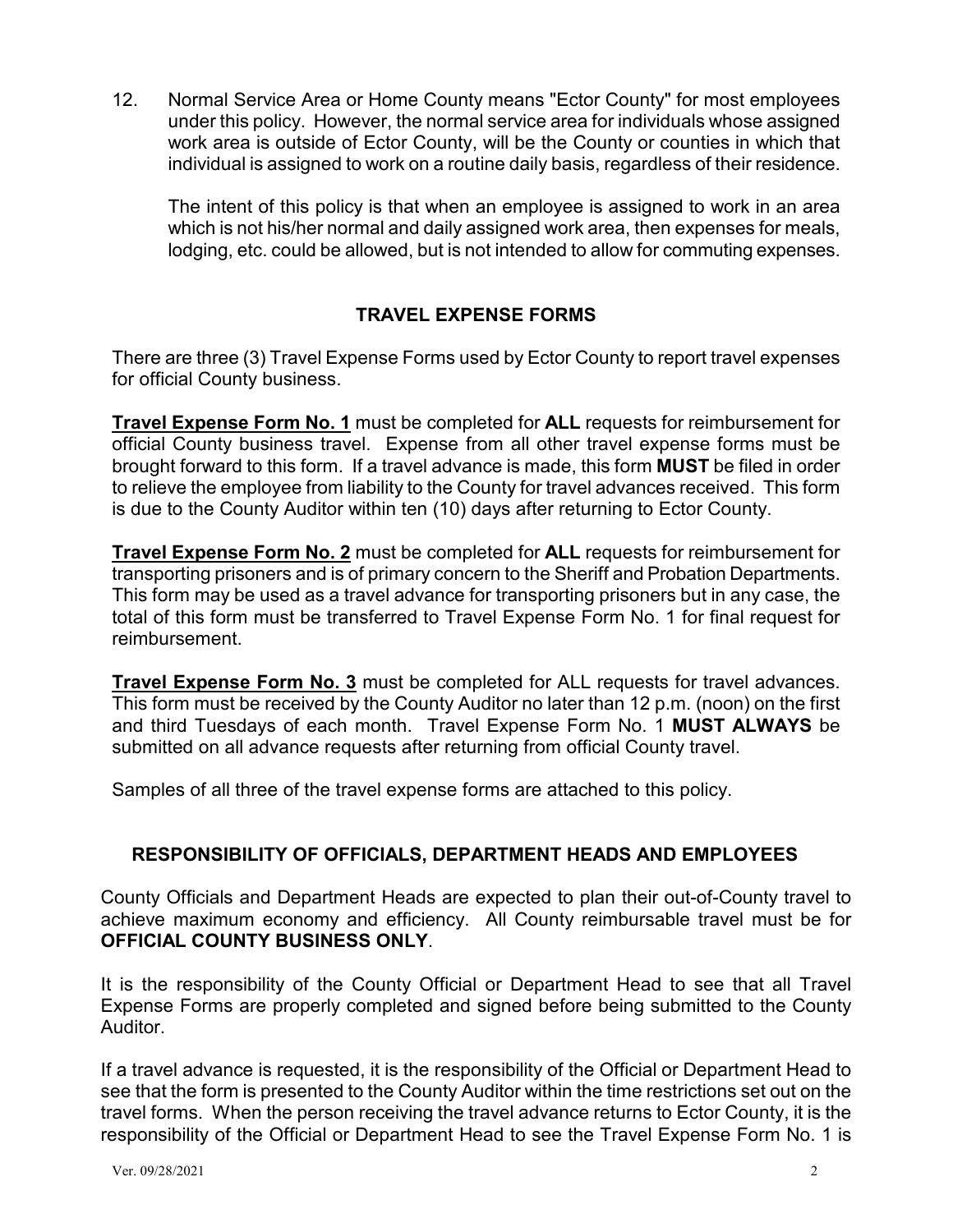properly completed and submitted to the County Auditor within ten (10) days.

Any refund due the County from the Travel Advance will be submitted to the County Treasurer and a copy of the Treasurer's receipt will be attached to Travel Expense Form No. 1 which is submitted to the County Auditor.

It is the responsibility of the County Official or Department Head to see that all reimbursement forms to the State of Texas, or any other reimbursing agency other than the County, are promptly submitted to the reimbursing agency, and when reimbursements are received, to see that those funds are deposited with the County Treasurer and copies of the Treasurer's receipts are submitted to the County Auditor.

It is the responsibility of the person traveling on official County business to submit all lodging invoices and vouchers to the County Auditor on Travel Expense Form No. 1. The traveling employee will be reimbursed for meals at the per diem amount. No receipts are required for per diem allowances. Gratuities are covered in the per diem amount. Receipts must be submitted for transported prisoners' meals and expenses; per diem rates are not allowed for prisoners.

It is the responsibility of the traveling employee to provide copies of conference programs to support the payment of conference dues and registration fees.

In the event an official or employee of the County receives an overpayment for travel expenses, that overpayment is to be reimbursed within 10 days to the County.

If the Official or Department Head specifically identified the out of state travel in his/her budget documentation, and the travel budget was approved, then the out of state travel need not be submitted again for approval. Only that out of state travel not anticipated during the budgetary process must be presented to the Commissioners' Court for approval.

#### **PER DIEM ALLOWANCE**

Section 152.011 of the Texas Local Government Code gives the Commissioners' Court the authority to set travel expenses and other allowances for all County officials and employees. The Ector County Commissioners' Court allows reimbursement of travel expenses for County officials and employees who travel on official County business when funds have been allocated in departmental budgets for official County business.

The traveling employee will be reimbursed for meals at the per diem amount established by the Commissioners' Court. The traveling County employee will be reimbursed for other actual expenses incurred while traveling, provided the employee keeps invoices, receipts and all other documentation supporting the actual expenditures and this documentation is submitted to the County Auditor with Travel Expense Form No. 1.

The traveling County employee must submit receipts, conference program or itinerary, invoices and documentation for the following in order to be reimbursed.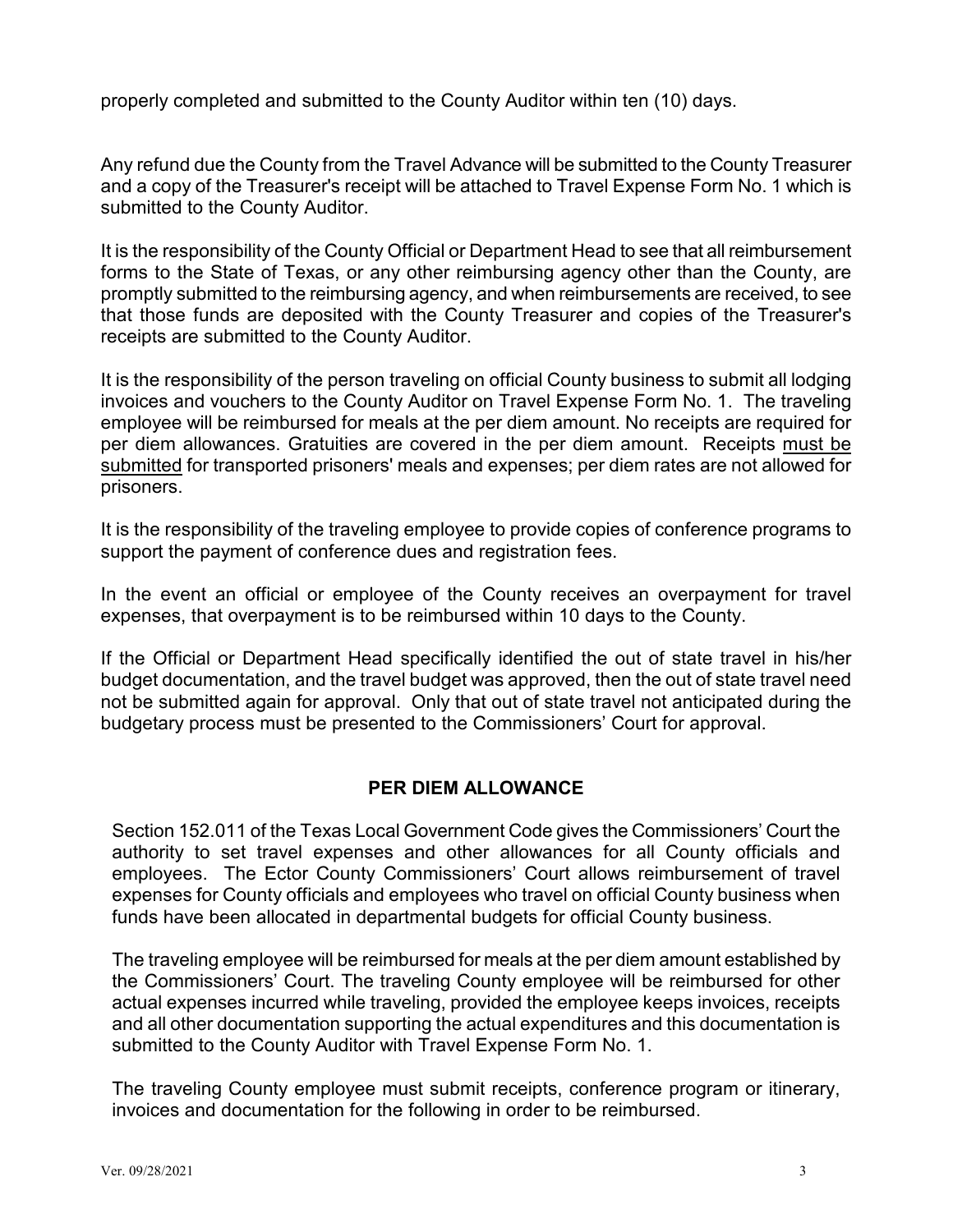Airline Ticket Parking Garage Charges Lodging Statements Taxi Fares Automobile Rentals & Fuel Cost Conference Registration and Fees Automobile Expense Charges for County Vehicles

A per diem for all meal expenses has been approved by the Ector County Commissioners' Court as follows: (Additional gratuity will not be allowed on per diem expense claims. Per diem amount is a flat, maximum rate.)

| Morning Meal (maximum) | \$14.00 |
|------------------------|---------|
| Noon Meal (maximum)    | \$17.00 |
| Evening Meal (maximum) | \$20.00 |

All other requests for reimbursement, including lodging, must have supporting documentation in order for the traveling employee to be reimbursed. If requests for reimbursement on Travel Expense Form No. 1 are not supported by documentation, the County Auditor will not honor the requests for reimbursement.

Per Diem expenses are not allowable for the costs of prisoners' meals and expenses. Actual receipts must be submitted to the County Auditor with Travel Expense Form No. 1 or requests for reimbursement will not be honored.

#### **MEALS**

Ector County will reimburse for County employee meals only. If the traveling County employee elects to purchase meals for friends or other County officials, that decision will be at the expense of the County employee and will not be reimbursed by the County.

Ector County will not reimburse the traveling County employee for meals that are included in the conference registration fees. If the County employee chooses to eat a meal other than the one provided for in the conference registration, that meal will be the personal expense of the employee and will not be reimbursed. The intent of this policy is that Ector County will not fund the same meal twice.

Ector County does not reimburse the traveling County employee for any type of alcoholic beverage or applicable taxes, whether with a meal or not.

In compliance with Internal Review Service (IRS) Code, Ector County does not reimburse the traveling County employee for meals on single day trips that do not require the employee to stay overnight. Law Enforcement employees are exempt from this IRS Code when transporting prisoners.

#### **LODGING**

Ector County will reimburse the traveling County employee for the actual cost of lodging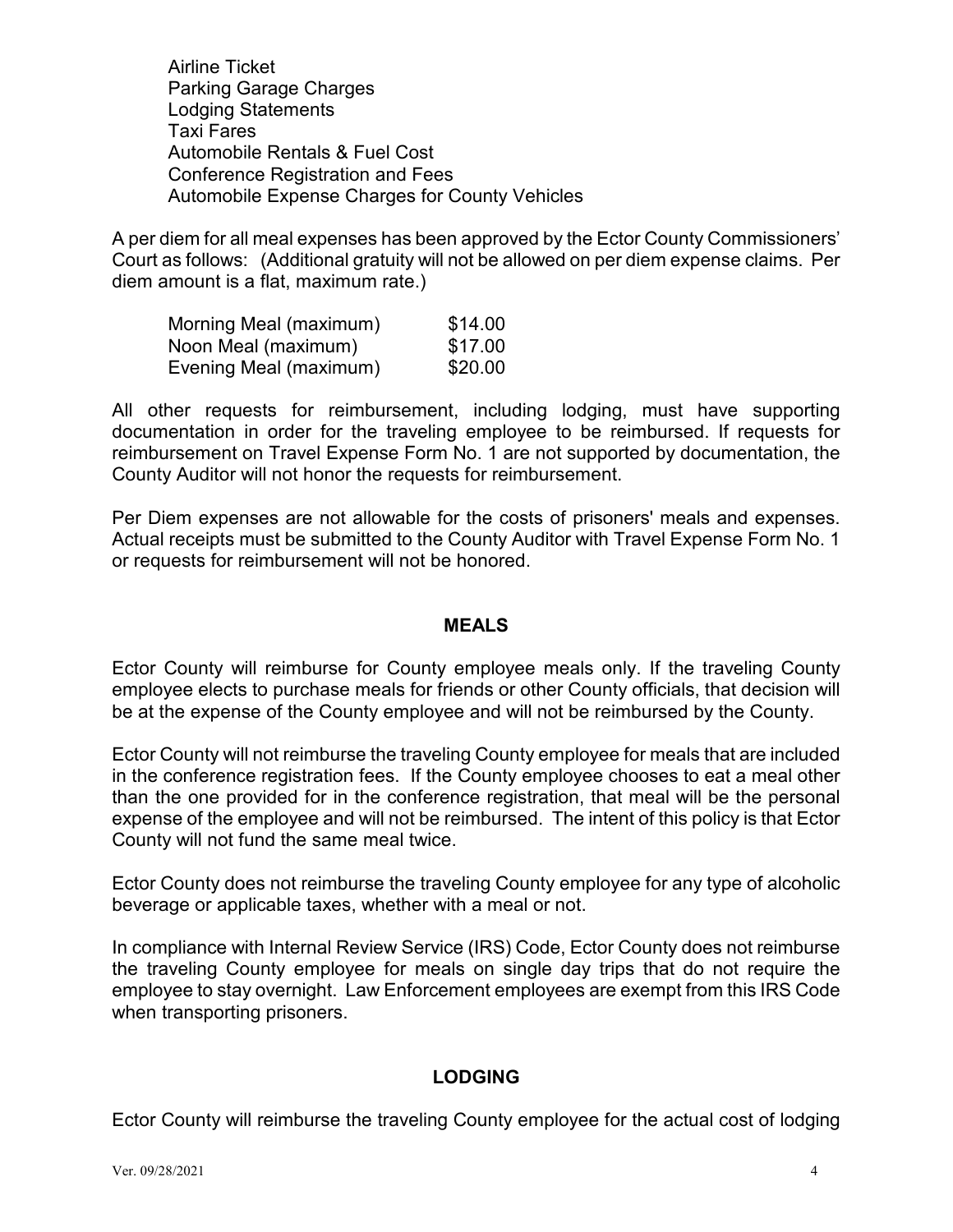while traveling on official County business. The County employee will obtain an itemized lodging statement, which will be submitted with Travel Expense Form No. 1 when the employee returns to Ector County.

Those items which will be reimbursed on the hotel statement are:

Daily Room Charges Necessary Hotel Taxes Business Telephone Calls Hotel Parking Fees

Those items which will NOT be reimbursed on the hotel statement are:

Personal expense items such as cleaning or laundry Alcoholic beverage charges Hotel Club charges Recreation facilities use charges Movies and personal phone calls

Those items which will be reimbursed at a reasonable rate, based upon a sworn statement from the traveling County employee, when a receipt is not practical or available, are:

Tips and Gratuities to Taxi/Shuttle Drivers and Porters

The County employee may obtain a travel advance for the actual lodging cost, including tax, if the travel advance is documented by the conference registration form which specifically reflects the lodging cost. If no documentation can be provided, the maximum lodging advance will be \$50.00 per night. If the actual lodging charges are more than the travel advance, the employee will be reimbursed for the difference upon proper submission of Travel Expense Form No. 1. If the actual lodging charges are less than the travel advance, the employee will reimburse Ector County for the difference within ten (10) days after returning. No tips or gratuities may be included in a travel advance.

Depending on travel arrangements, Ector County will reimburse the traveling County employee for a maximum of one-day lodging prior to the start of a conference or seminar, lodging during the time the conference or seminar is in session, and a maximum of one-day lodging after the end of the conference or seminar. Travel requests for more than the day before or the day after the actual starting date of the conference should include documentation to support the additional days. Events such as socials and recreational activities are not considered official County business.

#### **APPROVED TYPES OF TRANSPORTATION**

**COMMERCIAL AIRLINES** - Commercial airlines are normally the most economical mode of transportation, especially for out-of-state travel. Traveling County employees are encouraged to take advantage of reduced rates and coach seating rates for advance reservations. The cost of the airline ticket based on the date of purchase will determine the allowable expense. The cost to Ector County should not be any more than if the employee traveled alone. Airline tickets may be paid for in advance if the County employee submits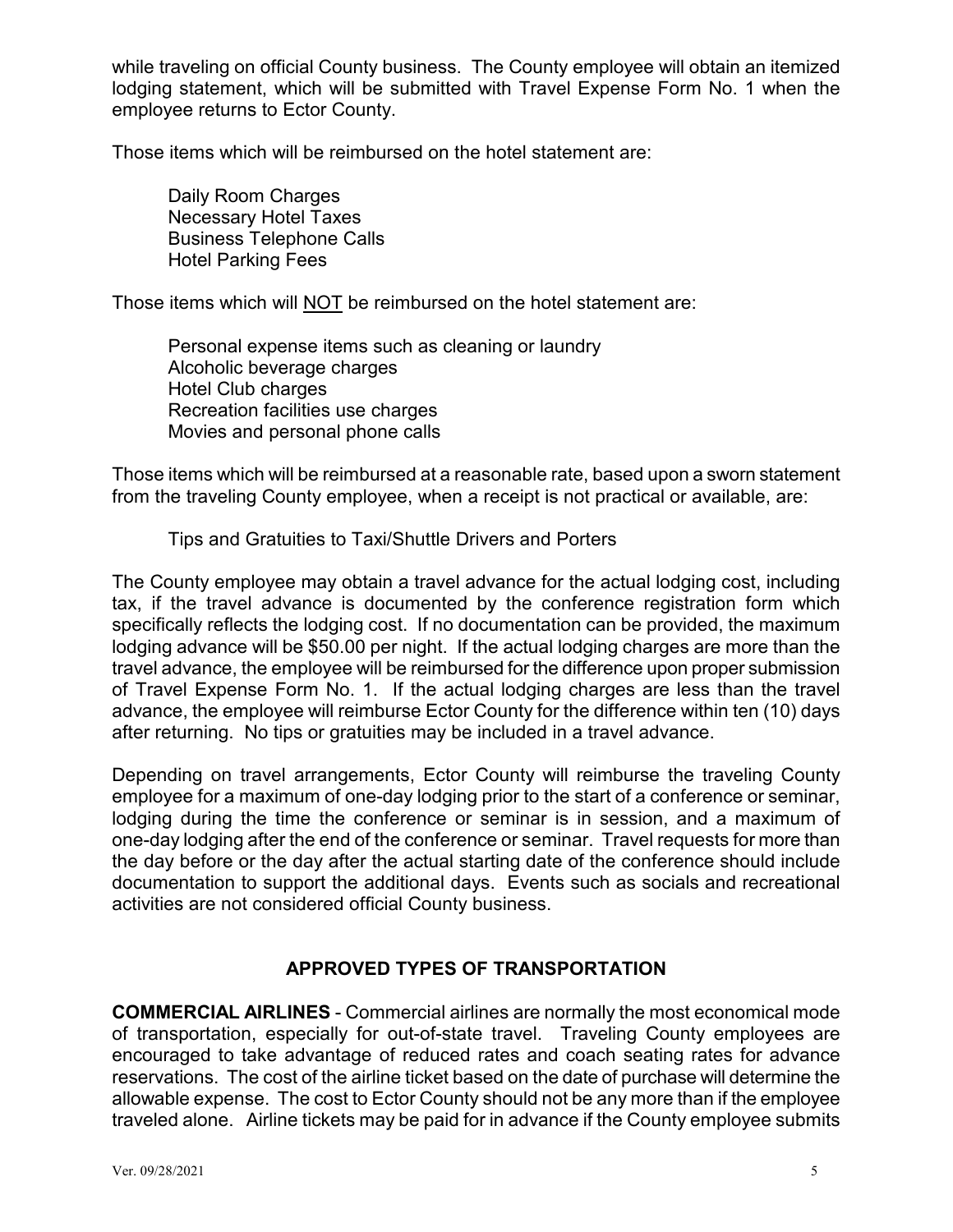a requisition and has attached an invoice or itinerary. Ector County will reimburse at the lowest available airline fare for the most direct airline route, when an airline fare receipt is submitted to the County Auditor on Travel Expense Form No. 1.

**TAXI, BUS, SHUTTLE FARES** - The traveling County employee will obtain receipts for taxi, bus or shuttle fares and will be reimbursed by Ector County for those fares relating to County business. If receipts for these services are lost, a sworn statement from the traveling County employee relating to individual taxi, bus or limousine fares in relation to official County business will be accepted by the County Auditor after approval of the County Official or Department Head. Receipts or statements will be submitted to the County Auditor along with Travel Expense Form No. 1 upon return to Ector County.

**AUTO RENTAL** - When it is necessary, or when it is more economical to rent a car than to utilize public transportation, the traveling County employee on official County business is entitled to reimbursement for the actual cost of the vehicle, including motor fuel and collision damage waiver insurance. Car rental agreements, along with copies of receipts for fuel and other auto expenses must be submitted to the County Auditor on Travel Expense Form No. 1 for reimbursement to the traveling County employee. Ector County will not reimburse for car rentals classified as luxury vehicles.

**PERSONAL AUTOMOBILES** - Ector County will pay the traveling County employee the then current State-approved mileage rate for each mile of use of personal automobile on out of County official County business. The mileage payment will be based on the most direct route, using the State of Texas Mileage Guide, from Ector County to destination where County business takes place, plus a reasonable reimbursement for business mileage traveled while at destination. No other automobile expense will be paid to the traveling County employee other than the fixed price per mile.

County employees, traveling out of state, should use commercial airlines as the means of transportation; however, depending upon the destination of the out of state travel, the use of a personal vehicle may be the most effective and cost efficient means of transportation -- for example, Hobbs, New Mexico. Use of a personal vehicle instead of a commercial airline should be justified and approved by the Official or Department Head prior to the travel.

**COUNTY OWNED AUTOS** - Ector County will only pay actual expenses, such as gas, oil or other such maintenance items. Receipts are required for all these items.

#### **LOCAL TRANSPORTATION EXPENSE REIMBURSEMENT**

Several departments in Ector County require their employees to travel within the County on official County business. When a County employee uses a personal automobile for this purpose, the employee may be reimbursed for use of personal auto on official County business at the then current State-approved mileage rate per mile.

Before an employee may be reimbursed for local transportation, there must first be a departmental budget allocation for Local Transportation. This allocation will be made during budget hearings or through a budget amendment made by the Ector County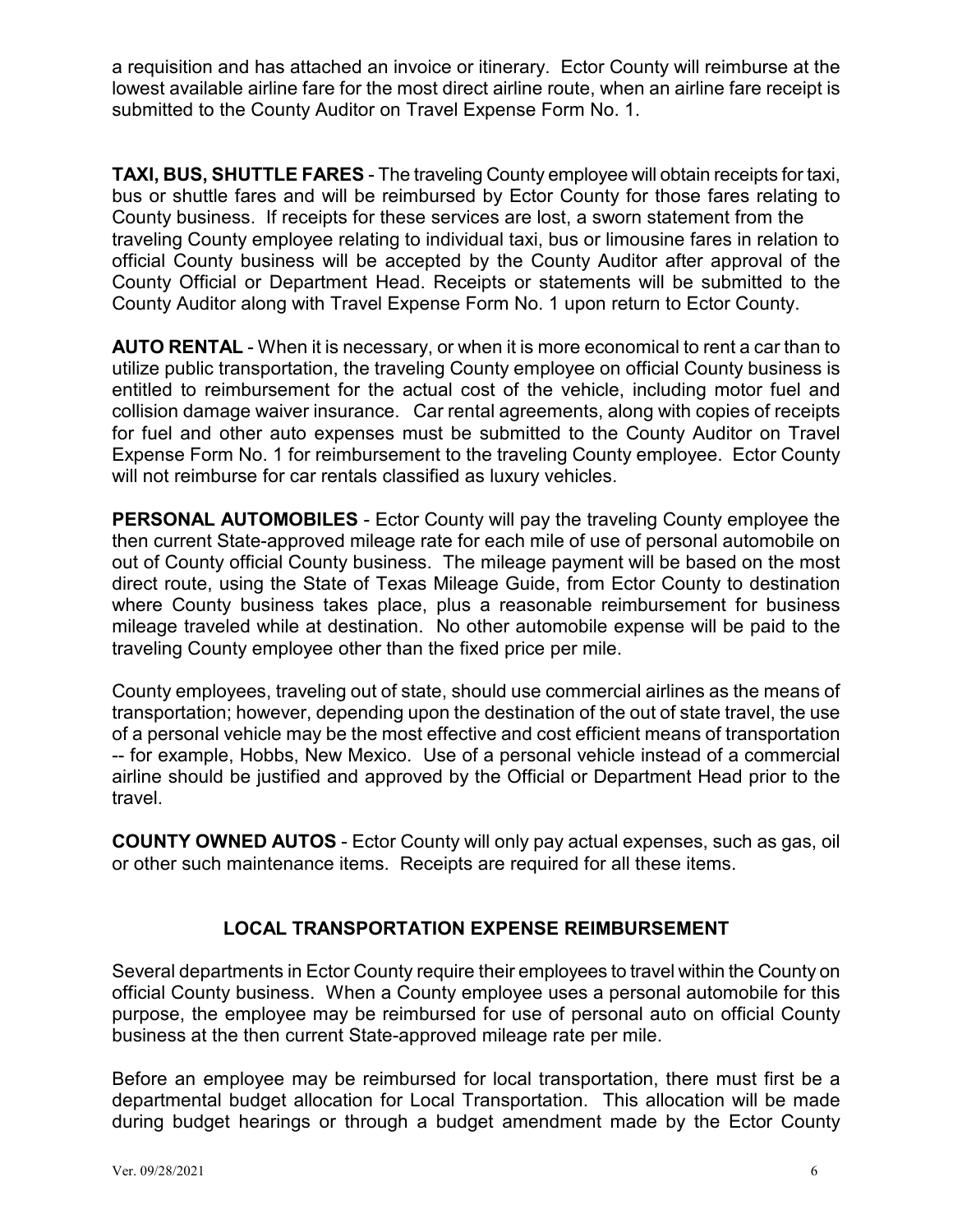Commissioners' Court.

When there is a departmental budget allocation, the County employee requesting reimbursement for local transportation expense must complete a form for this purpose, obtain Department Head approval, and submit to the County Auditor for reimbursement.

The form to be used is Local Transportation Expense Reimbursement Form. A supply of these forms is available in the County Auditor's Office.

Reimbursement for local transportation is made from speedometer readings on the personal auto and a description of the purpose of the official County business. Local transportation reimbursement will be based on the most direct route to and from the destination.

A copy of the Local Transportation Reimbursement Form is attached to this policy.

#### **TRAVEL EXAMPLES TO HELP ANSWER YOUR QUESTIONS**

You are a County department head. You have budgeted for your state association conference which will be held this year in Austin. The conference is scheduled to start on a Wednesday morning and will last through Friday.

You receive a copy of your association conference program telling you the dates the conference will be held and containing pre-registration information. You decide you will fly Southwest Airlines. If you make your reservation now, you will have the benefit of a reduced airfare.

- QUESTION: WILL ECTOR COUNTY PAY FOR MY ADVANCE RESERVATIONS ON SOUTHWEST AIRLINES?
- ANSWER: Ector County will pay for advance airline reservation fares. When the airline fare is determined, you should complete a requisition and send to the County Auditor for processing. This form should be received by the County Auditor no later than 12 p.m. (noon) on the first and third Tuesdays of the month.
- QUESTION: WILL ECTOR COUNTY PAY ADVANCE CONFERENCE REGISTRATION?
- ANSWER: Ector County will pay advance conference registration. As in the previous question, the advance requisition will be submitted to the County Auditor. You must attach a copy of the conference program to the travel expense form which will show the conference registration fees and what the fees cover.

Two weeks before you are to depart for your conference, you decide you will need a travel advance for meals and lodging.

QUESTION: WILL ECTOR COUNTY ADVANCE MONEY FOR MEALS AND LODGING?

ANSWER: Ector County will advance you for meals and lodging. Here again, you will be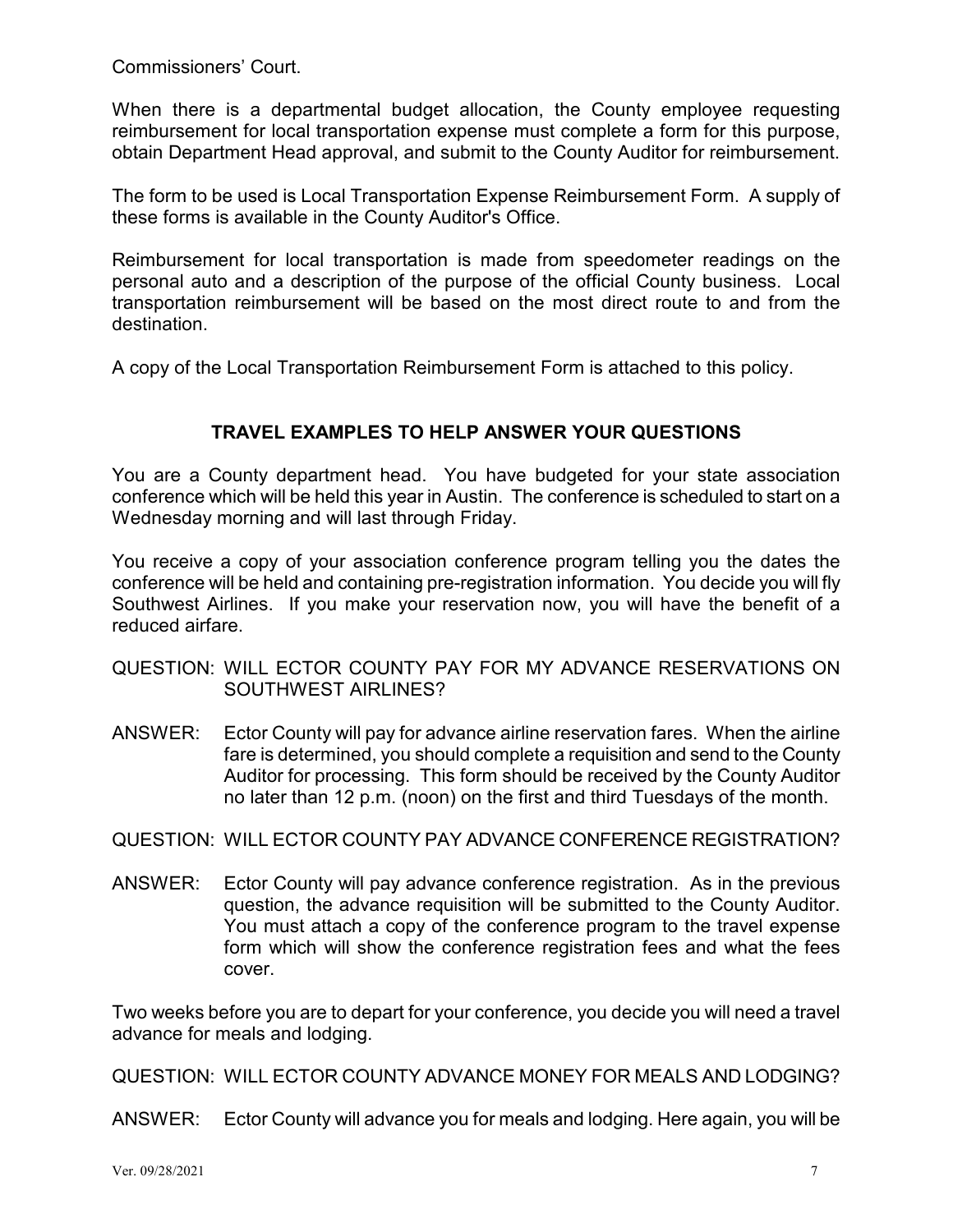required to file advance Travel Expense Form No. 3 to receive this advance. You can use the maximum allowable Per Diem for meals and lodging to complete the Travel Form. Since the County has already paid your conference registration and two meals were included in the registration fee, you will not ask for travel advance for those two meals. Since you will arrive in Austin Tuesday afternoon, you may ask for a lodging advance for Tuesday evening. You are scheduled to return on Friday evening so you will not ask for lodging reimbursement for Friday.

When I arrive in Austin, I will need transportation to the conference hotel.

- QUESTION: WILL ECTOR COUNTY PAY FOR MY TRANSPORTATION TO THE HOTEL?
- ANSWER: Ector County will pay for your transportation cost to the hotel PROVIDED you get a receipt for your fare. Almost all local transportation services give receipts for their fares. If receipts for these services are lost, a sworn statement from the traveling County employee relating to the mode of transportation may be submitted.

After you check in to your hotel, you meet with friends and decide to go to a nice restaurant for dinner. You, along with your friends, share a taxi to the restaurant.

- QUESTION: Will Ector County pay for my portion of the taxi fare to and from the restaurant?
- ANSWER: Ector County will not pay for your portion of the taxi fare. The County reimburses only those items which are for Official County Business. Your taking a taxi to a nice restaurant for dinner is not classified as Official County Business.

When you get to the restaurant, you enjoy the hospitality and dinner. Your total bill for the evening was \$25, including tips.

QUESTION: WILL ECTOR COUNTY REIMBURSE ME FOR THIS MEAL?

ANSWER: Ector County will reimburse you only the per diem rate. Ector County will not pay for any other meal other than your own and will not reimburse for any alcoholic beverage cost.

After dinner, you and your friends go to a local theater for entertainment.

QUESTION: WILL ECTOR COUNTY REIMBURSE ME FOR ENTERTAINMENT COSTS?

ANSWER: Ector County will not reimburse you for personal entertainment. If however, the entertainment is part of the conference registration fee, that is paid for by the County when registration fees are paid.

On Wednesday morning you order room service for breakfast.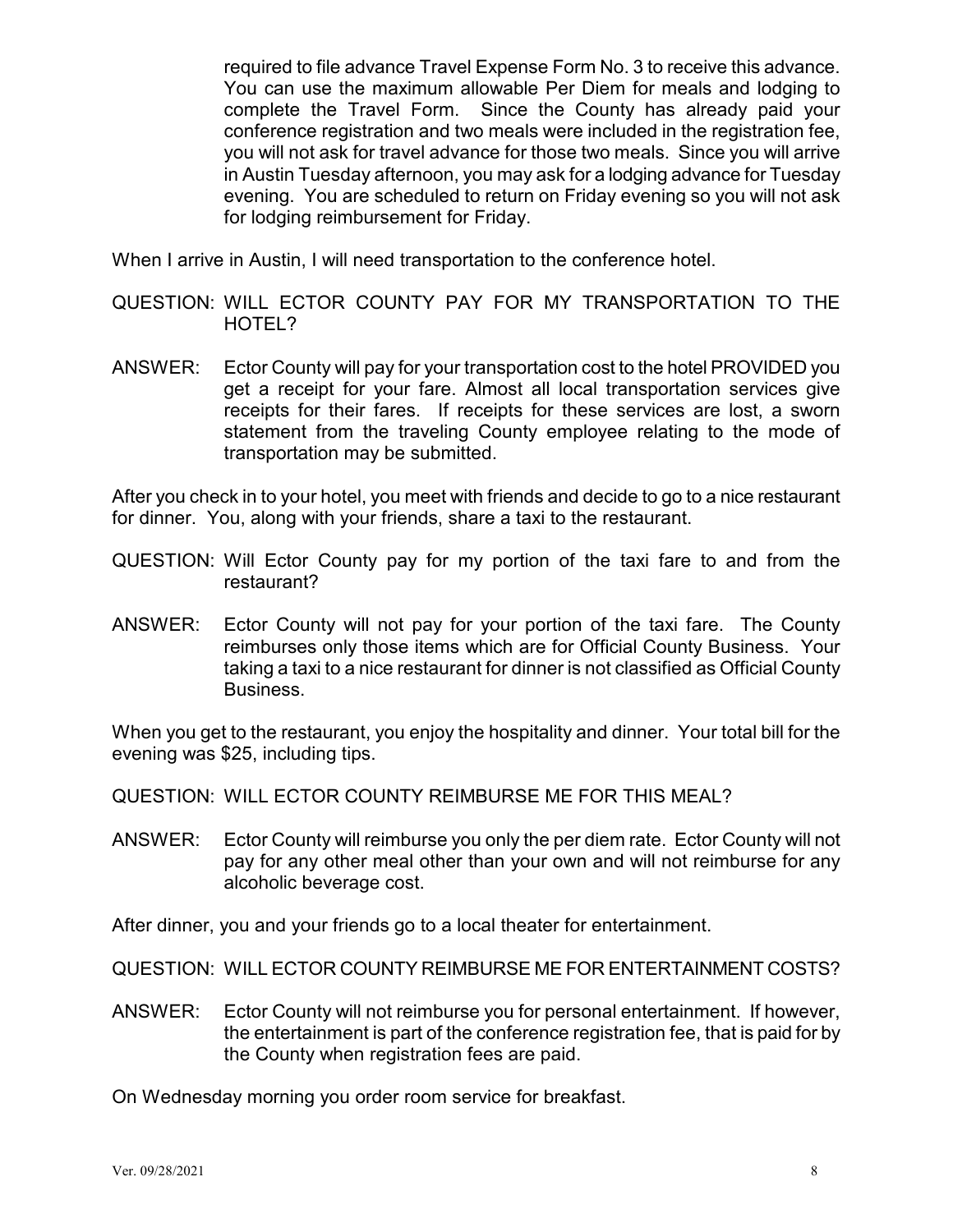QUESTION: WILL ECTOR COUNTY REIMBURSE ME FOR ROOM SERVICE?

ANSWER: Ector County will reimburse you the stated per diem rate.

You attend the conference meeting all day. Although there is a banquet, and the banquet is provided through the conference registration fee, you and some of your friends decide to go back to that excellent restaurant you visited last night.

QUESTION: WILL ECTOR COUNTY REIMBURSE ME FOR THIS MEAL?

ANSWER: Ector County will not reimburse you for your meal because the County has already paid for your meal through the registration fees. The meal is on you!

Your hotel room is furnished with snacks and soft drinks. If used, they will be charged to your room.

QUESTION: WILL ECTOR COUNTY REIMBURSE ME IF I CHARGE THESE SNACKS TO MY ROOM?

ANSWER: Ector County will not reimburse you for these snacks.

You call in to your office each day you are attending the conference to see if there are any problems. The phone calls are charged to your room.

QUESTION: WILL ECTOR COUNTY REIMBURSE ME FOR THOSE PHONE CALLS?

ANSWER: Ector County will reimburse you for telephone calls made that are considered Official County Business calls. Ector County will not reimburse you for calls made to your home or other personal business.

After the conference on Friday, you decide to spend the next two days in Austin and return to Odessa on Sunday.

- QUESTION: Will Ector County reimburse me for meals and lodging after the conference has ended?
- ANSWER: If your extended stay has to do with Official County Business, Ector County will reimburse you for the meals at the stated per diem meal rate and for lodging. Examples of Official County Business may be that you are an officer in your association and you are required to extend your stay for additional meetings, or you will be meeting with your state senator or representative concerning the operation of your office or Ector County, or you are meeting with a state agency for County purposes. If your extended stay has to do with your own personal R&R, however, the extra cost would be yours and not Ector County's, and therefore would not be reimbursed.

When checking in and out of the hotel, and riding back to the airport in the hotel limo, you give tips to the bellmen and drivers.